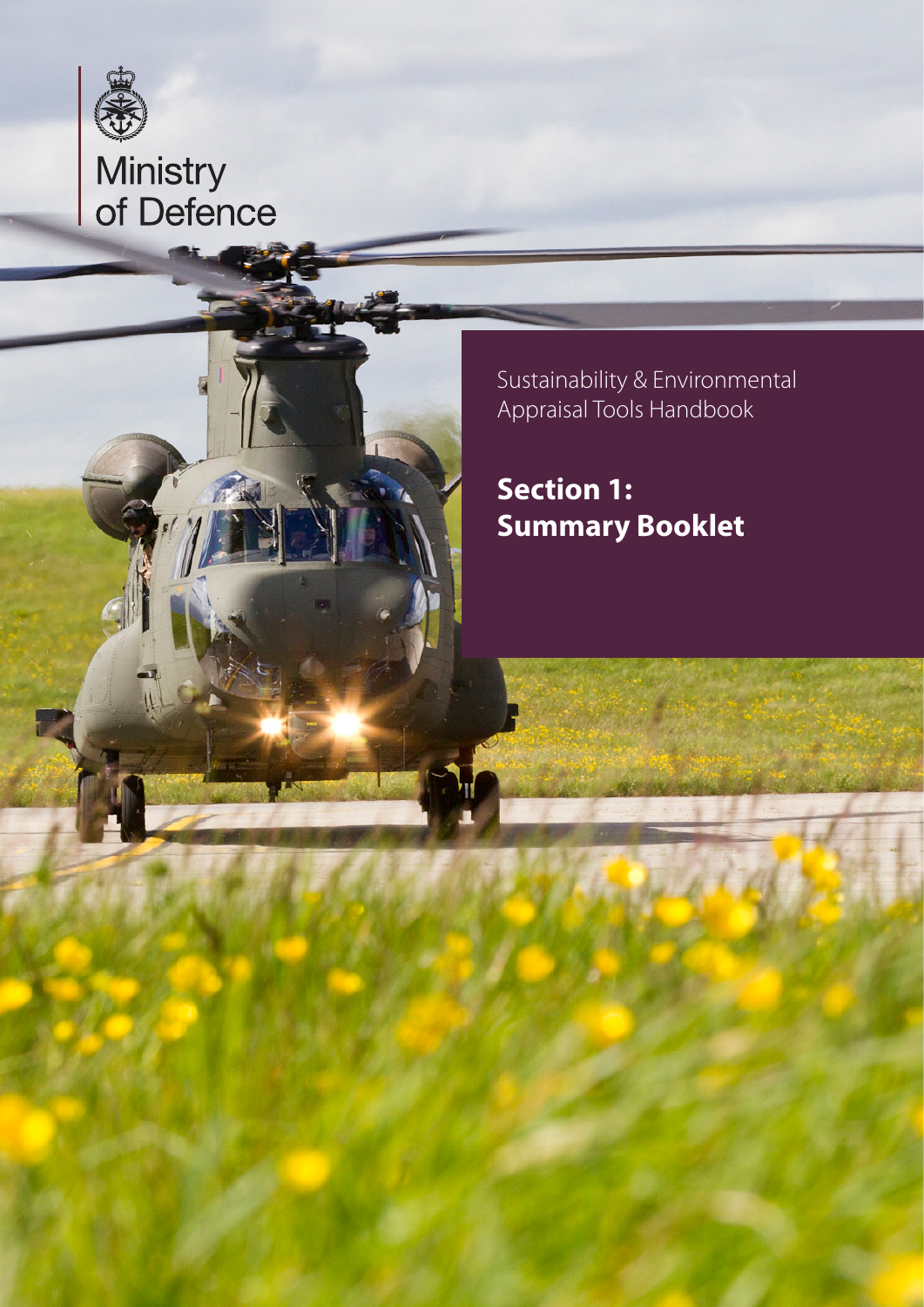This Summary Booklet is for MOD staff, partner organisations and contractors working on MOD policies, plans, programmes and/or projects. It outlines the suite of appraisal tools that are used to assess and manage the effects of developments and activities across MOD consistent with the principles of sustainability.

The latest version of the MOD Sustainability and Environmental Appraisal Tools Handbook can be found on gov.uk:

[www.gov.uk/government/publications/mod-sustainability-and-environmental-appraisal-tool-handbook](http://www.gov.uk/government/publications/mod-sustainability-and-environmental-appraisal-tool-handbook)

or the Defence Intranet:

[https://modgovuk.sharepoint.com/sites/defnet/DIO/Pages/The-MOD-Sustainability-and-Environmental-](https://modgovuk.sharepoint.com/sites/defnet/DIO/Pages/The-MOD-Sustainability-and-Environmental-Appraisal-Tool-(SEAT)-Handbook.aspx)[Appraisal-Tool-\(SEAT\)-Handbook.aspx](https://modgovuk.sharepoint.com/sites/defnet/DIO/Pages/The-MOD-Sustainability-and-Environmental-Appraisal-Tool-(SEAT)-Handbook.aspx)

MOD is always seeking to learn from good practice to improve the ways that guidance is provided. Please email any **suggestions or feedback** to [DIOSDEUS-SusDevSpt@mod.uk](mailto:DIOSDEUS-SusDevSpt@mod.uk)

# **Contents**

| <b>The Appraisal Tools</b>                                       | 3              |
|------------------------------------------------------------------|----------------|
| <b>Which Appraisal Should I Use?</b>                             | $\overline{4}$ |
| When Appraisal Tools should be Applied and By Whom?              | $\overline{7}$ |
| <b>Completion of Appraisals</b>                                  | $\overline{7}$ |
| <b>Tables</b>                                                    |                |
| 1.1 Sustainability Appraisal (SA)                                | 8              |
| 1.2 Strategic Environmental Assessment (SEA)                     | 9              |
| 1.3 Environmental Impact Assessment (EIA)                        | 10             |
| 1.4 Habitats Regulations Assessment (HRA)                        | 11             |
| 1.5 Defence Related Environmental Assessment Methodology (DREAM) | 12             |
| 1.6 Climate Impact Risk Assessment Methodology (CIRAM)           | 13             |
| 1.7 Linked Tools                                                 | 14             |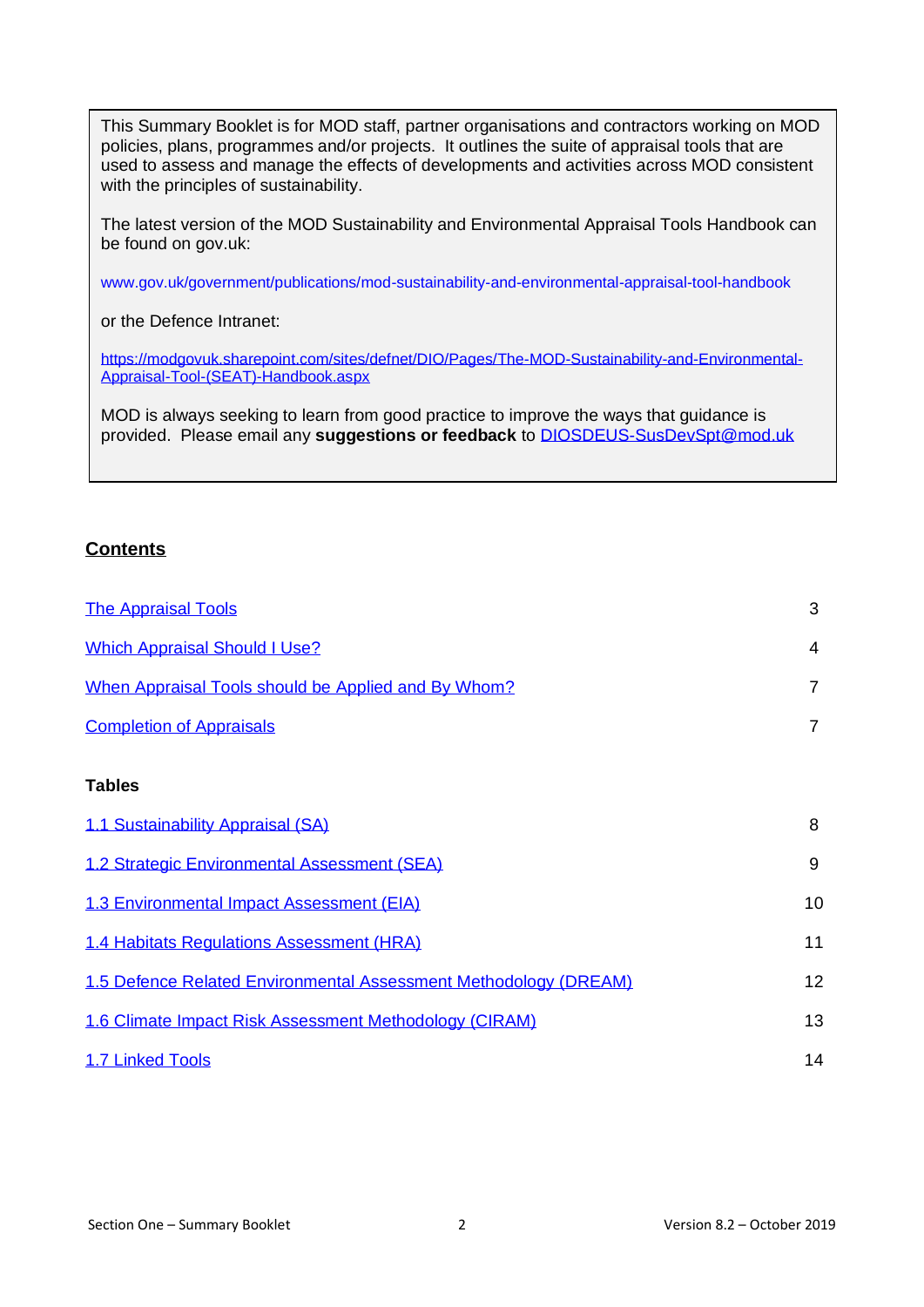# <span id="page-2-0"></span>**The Appraisal Tools**

- 1.1 This Summary Booklet outlines the suite of appraisal tool methodologies to be used on new or revised policies, plans, programmes or projects. This includes (but is not limited to) construction and refurbishment projects, office relocations and disposals, acquisition programmes and new training activities.
- 1.2 The purpose of applying appraisal methodologies to all defence projects, programmes and plans is that they enable decision-makers to make reasoned judgments of their potential environmental, social and economic effects. A well conducted appraisal will ensure all the factors that could impact upon the development of the activity have been assessed accordingly. This will include:
	- the requirement or objectives of the project, programme, or policy;
	- legal obligations and sustainable development policy requirements;
	- an appraisal of options and the costs and benefits of those options;
	- the assessment of risks and the analysis of their sensitivity (significance);
	- monitoring and evaluation to manage those associated risks

## **Box 1.1 The MOD Appraisal Tools**

The aim of the Appraisal Tools is to assess and manage the sustainability effects of all MOD's developments and activities to ensure that:

- MOD is compliant with legislation
- applications for planning or other development consents are identified and supported effectively
- delays and costs due to legal challenges, Public Inquiries, etc... are averted
- operational capability is maintained or enhanced
- through-life project costs are reduced
- long-term resilience is improved
- innovative solutions can be shared for continuous improvement
- benefits are maximised
- MOD meets and delivers Government and/or Departmental policy
- MOD engages appropriately with stakeholders

**[Tables 1.1 to 1.6](#page-8-0)** summarise some key appraisal tools, providing:

- an outline of their individual role and application including signposts to the more detailed information within the Handbook
- who is responsible for identifying the requirement for applying the tool and resourcing that requirement and
- when the tool should be applied.

**[Table 1.7](#page-14-0)** identifies other appraisal tools that may be required to meet statutory and policy requirements. Further information on these is given in Section 8 of the **SEAT Handbook**.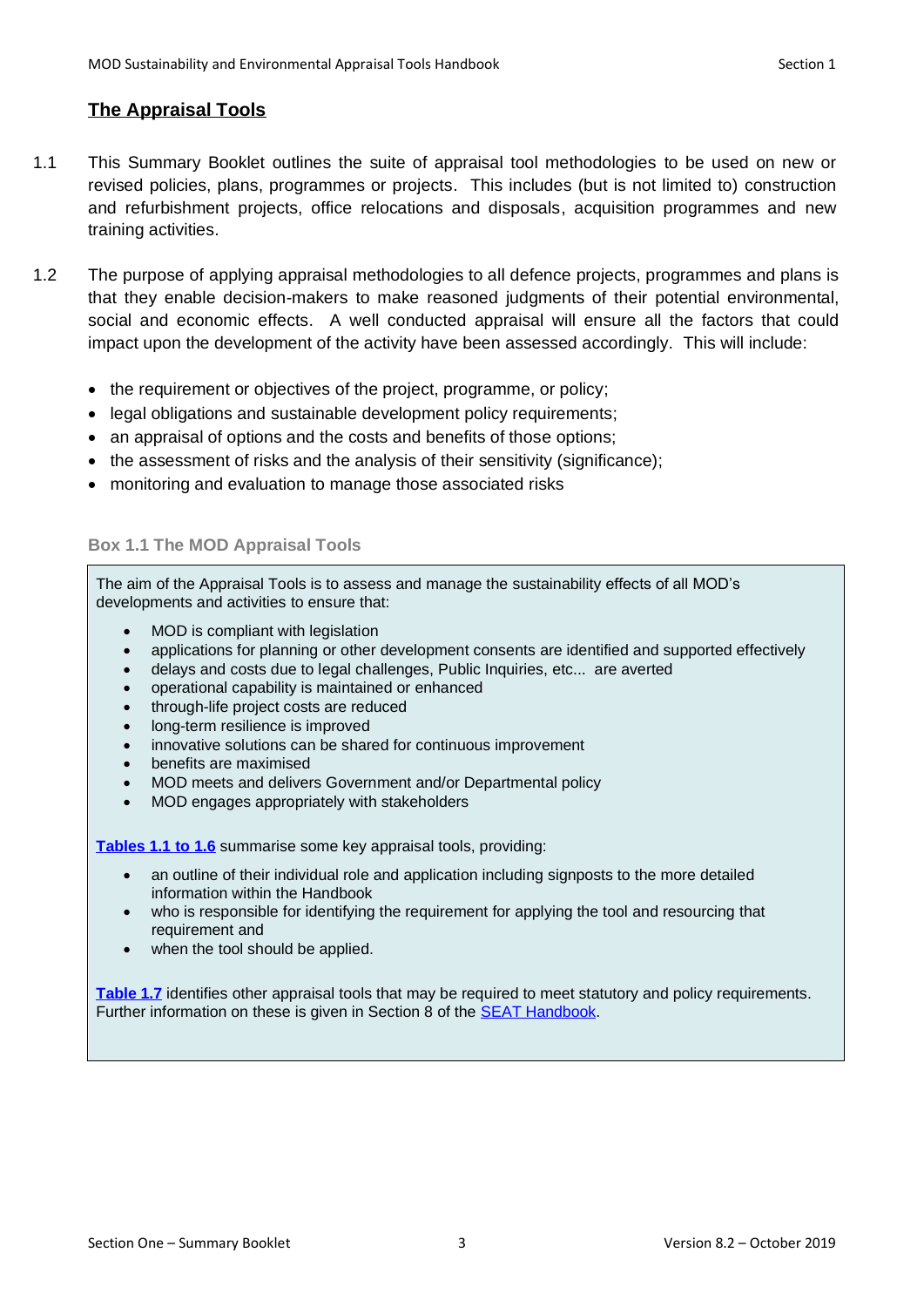- 1.3 This suite of tools is compiled as the MOD Sustainability and Environmental Appraisal Handbook. It includes:
	- Sustainability Appraisal (SA)
	- Strategic Environmental Assessment (SEA)
	- Environmental Impact Assessment (EIA)
	- Habitats Regulations Assessment (HRA)
	- Defence Related Environmental Assessment Methodology (DREAM)
	- Climate Impact Risk Assessment Methodology (CIRAM)
	- Linked Tools
- 1.4 [Figure 1.1](#page-3-1) indicates which tool is relevant to particular activities and signposts the appropriate Section within the Handbook. [Figure 1.2](#page-5-0) identifies the relationship between the RIBA Plan of Work, Project Processes and the environmental and sustainability appraisal tools. Tables 1.1 to [1.6](#page-8-0) summarise the key appraisal tools. Detailed guidance within the relevant Section of the Handbook should be referenced and applied with appropriate support obtained from professional and technical subject matter experts.
- 1.5 Information is also given within the Handbook on other supporting tools and management systems [\(Table 1.7\)](#page-14-0).

# <span id="page-3-0"></span>**Which Appraisal Tool Should I Use?**

- 1.6 Depending on the characteristics of the work, more than one appraisal tool may be appropriate throughout the life of the policy, plan, programme or project. There may be a requirement to undertake a series of appraisals and/or update assessments at different stages to assess different types and levels of effect and to meet legal policy obligations.
- 1.7 SA should be applied early in the decision-making process to integrate sustainability over the development of the programme, plan or project. This is used as a high-level screen of the possible effects associated with the activity, together with the Evaluation of Requirements Statutory Assessments, Consents and Licences Form (see paragraph [1.9\)](#page-6-0) to inform the requirement for later assessment work.

**Box 1.2 Guidance & Policy**

#### **Guidance and Implementation**:

DIO Sustainable Development Support: [DIOSDEUS-SusDevSpt@mod.gov.uk](mailto:DIOSDEUS-SusDevSpt@mod.gov.uk)

**Policy**

<span id="page-3-1"></span>JSP 850 – [Infrastructure and Estate Policy](https://modgovuk.sharepoint.com/sites/defnet/HOCS/Pages/JSP850.aspx)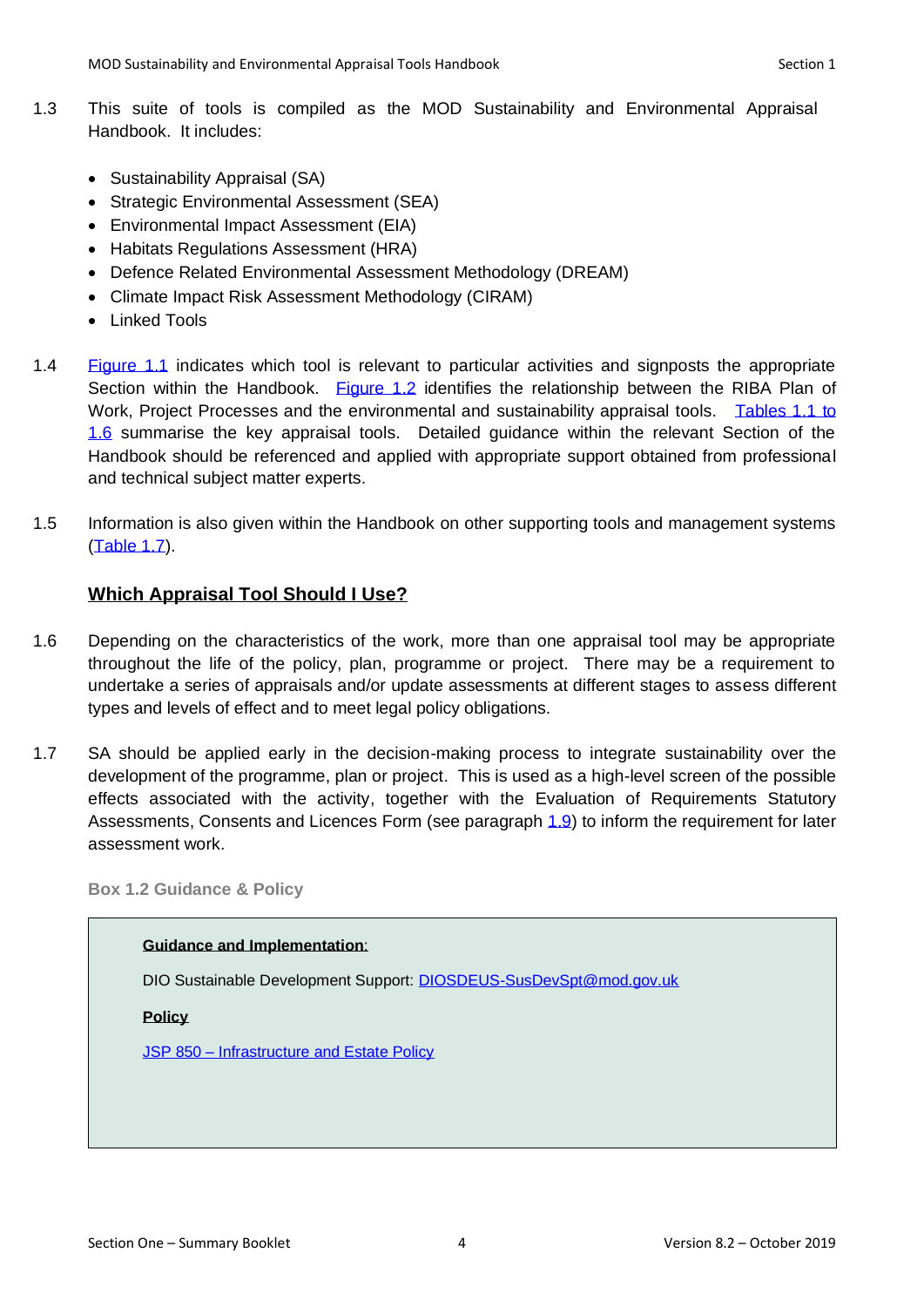



Note: This diagram is provided as a *broad overview* for where the assessment or appraisal is likely to be applied. More than one assessment may be required dependent upon the nature and scale of the activity (refer to Tables [1.1 to 1.7\)](#page-8-0).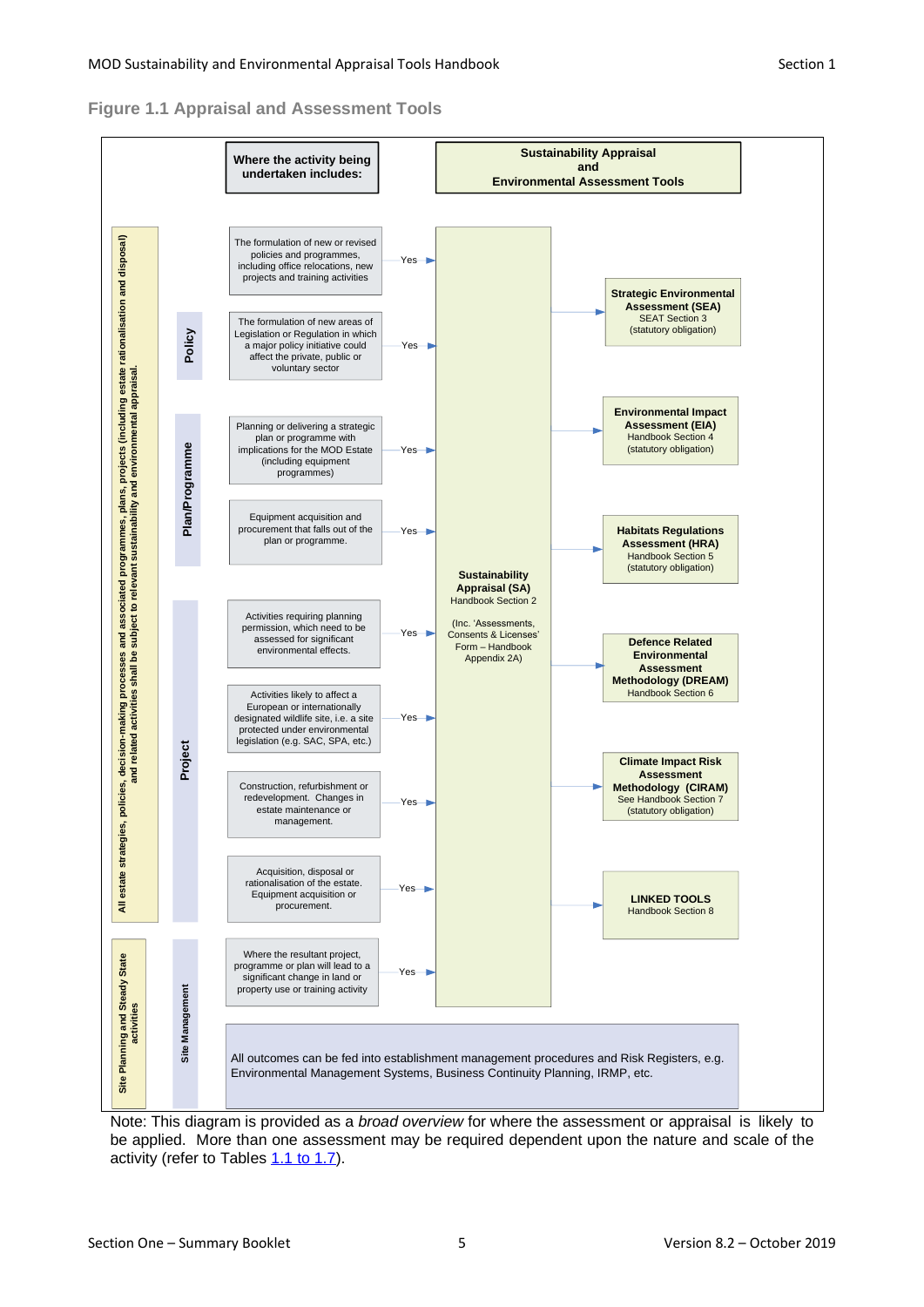| RIBA - Plan<br>of Work                                                                                                                                                                                                                         | $0 -$ Strategic<br>Definition                                                                                                                                                             | 1z<br>$\Omega$ | $0 -$ Strategic<br><b>Definition</b>                                                                                                                                                                                | ۱۵ | 1 - Brief                                                                                                                                | 2 - Concept Design                                                                                                                                                                    | m | 3 - Developed Design                                                                                                                                                                                                                               | <b>MGBC</b> | 4 - Technical<br>Design                                                                                                                                                                                     | act                                                 | 5 - Construction<br>6 - Handover                                                                                                                                                                              |  |
|------------------------------------------------------------------------------------------------------------------------------------------------------------------------------------------------------------------------------------------------|-------------------------------------------------------------------------------------------------------------------------------------------------------------------------------------------|----------------|---------------------------------------------------------------------------------------------------------------------------------------------------------------------------------------------------------------------|----|------------------------------------------------------------------------------------------------------------------------------------------|---------------------------------------------------------------------------------------------------------------------------------------------------------------------------------------|---|----------------------------------------------------------------------------------------------------------------------------------------------------------------------------------------------------------------------------------------------------|-------------|-------------------------------------------------------------------------------------------------------------------------------------------------------------------------------------------------------------|-----------------------------------------------------|---------------------------------------------------------------------------------------------------------------------------------------------------------------------------------------------------------------|--|
| <b>DIO Project</b><br><b>Process</b>                                                                                                                                                                                                           | 0 - Strategy                                                                                                                                                                              | Ιō             | 0 - Strategy                                                                                                                                                                                                        |    | 1 - Brief                                                                                                                                | 2 - Concept                                                                                                                                                                           | O | 3 - Definition                                                                                                                                                                                                                                     |             | 4 - Detailed<br>Design                                                                                                                                                                                      | $\overline{\overline{\overline{\overline{6}}}$<br>ن | 5-Build & Commission<br>6-Handover & Closeout                                                                                                                                                                 |  |
| ୫                                                                                                                                                                                                                                              |                                                                                                                                                                                           |                | <b>Complete Summary</b><br>SA alongside URD                                                                                                                                                                         |    | Develop and revise<br>SA to support PBC<br>and inform ASTD                                                                               | <b>Complete Detailed SA</b><br>for each option and<br>submit with IGBC                                                                                                                |   | Finalise SA for preferred<br>option and submit with MGBC                                                                                                                                                                                           |             |                                                                                                                                                                                                             |                                                     |                                                                                                                                                                                                               |  |
| SEA                                                                                                                                                                                                                                            |                                                                                                                                                                                           |                |                                                                                                                                                                                                                     |    |                                                                                                                                          | Screen for and undertake SEA for strategic plans and programmes, if required                                                                                                          |   |                                                                                                                                                                                                                                                    |             | Produce<br>Post-Adoption<br>Report                                                                                                                                                                          |                                                     | <b>Industry Partner to</b><br>check statutory<br>approvals & secure                                                                                                                                           |  |
| ΕIΑ                                                                                                                                                                                                                                            |                                                                                                                                                                                           |                |                                                                                                                                                                                                                     |    |                                                                                                                                          | <b>Develop consenting</b><br><b>Strategy</b><br>Pre-application discussion                                                                                                            |   | <b>Undertake EIA / HRA</b><br>if required, including specialist                                                                                                                                                                                    |             |                                                                                                                                                                                                             |                                                     | any outstanding<br>e.g. Building Regs<br>Implement agreed                                                                                                                                                     |  |
| HRA                                                                                                                                                                                                                                            | <b>Consider possible</b>                                                                                                                                                                  |                | Consider the need<br>for assessments and<br>approvals as part of<br><b>SA process</b>                                                                                                                               |    | <b>Consider constraints</b><br>as part of Feasibility<br>Study and identify<br>assessments                                               | with regulators,<br><b>Consider EIA and HRA</b><br><b>Screening and Scoping</b>                                                                                                       |   | assessments as appropriate                                                                                                                                                                                                                         |             | <b>Project Manager</b><br>ensures agreed<br>planning,                                                                                                                                                       |                                                     | Measures and<br>conditions, as part of<br>Construction<br>Environment<br>Management                                                                                                                           |  |
| Specialist<br>assessments, eq<br>Access, CIRAM,<br>EcIA, EOC, Flood<br>Risk, Forestry, HIA,<br>Landscape, LQA,<br>Noise, SER,<br><b>Transport, Utilities</b><br>(as part of EIA or<br>standalone studies)<br>- see SEAT Ch.8<br>"Linked Tools" | planning, sustainability<br>and environmental<br>constraints, in liaison<br>with specialists if<br>required<br><b>Consider need for SEA</b><br>and plan-level HRA for<br>major programmes |                | <b>Consult specialists for</b><br>advice<br>Where appropriate,<br>eg for high profile /<br>complex projects,<br>specialists may<br>undertake high-level<br>assessments and help<br>develop a consenting<br>strategy |    | needed in<br>draft ASTD<br>Specialists may<br>provide input to the<br><b>Feasibility Study</b><br>draft ASTD, and<br>consenting strategy | Desk and scoping studies<br>Undertake critical path<br>surveys and assessments<br>if required<br>Develop consenting strategy [                                                        |   | Detailed surveys as required<br>Liaise with regulators to agree<br>impact avoidance, mitigation<br>and monitoring<br><b>Finalise assessments</b><br>Apply for statutory consents,<br>licences and permits<br>as required (may run into<br>stage 4) |             | sustainability,<br>impact avoidance,<br>mitigation and<br>monitoring measures<br>are included in<br>procurement and<br>contract documents<br>Secure outstanding<br>statutory approvals,<br>agree conditions |                                                     | Plans etc.<br>Discharge any<br>formal conditions<br>of statutory<br>approvals<br><b>Build, Operate</b><br>and monitor<br>in accordance with<br>legislation / policy /<br>EMS / IRMP /<br><b>Good Practice</b> |  |
| DREAM<br>BREEAM<br>CEEQUAL                                                                                                                                                                                                                     |                                                                                                                                                                                           |                |                                                                                                                                                                                                                     |    |                                                                                                                                          | <b>Survey Stage Assessment</b>                                                                                                                                                        |   | <b>Design Stage Assessment</b>                                                                                                                                                                                                                     |             |                                                                                                                                                                                                             |                                                     | <b>Construction and</b><br><b>Operation Stage</b><br><b>Assessments</b>                                                                                                                                       |  |
| <b>Planning Permission</b><br>Marine Licence etc                                                                                                                                                                                               |                                                                                                                                                                                           |                |                                                                                                                                                                                                                     |    |                                                                                                                                          | Pre-application discussions<br><b>Planning Risk Analysis</b>                                                                                                                          |   | Apply for PP / ML as required<br><b>Agree Conditions, Obligations</b><br><b>Community Infrastructure Levy</b>                                                                                                                                      |             | Post-application<br>discussions, finalise<br><b>Conditions</b>                                                                                                                                              |                                                     | Formally discharge<br><b>Conditions</b>                                                                                                                                                                       |  |
| Timing                                                                                                                                                                                                                                         | Part of normal SON & URD development / feasibility study                                                                                                                                  |                |                                                                                                                                                                                                                     |    |                                                                                                                                          | 1 month to 3 years depending on need for and timing of surveys,<br>sensitivity of receptors, and complexity of project assessments and<br>approvals requirements - seek early advice! |   |                                                                                                                                                                                                                                                    |             | Project-dependent                                                                                                                                                                                           |                                                     |                                                                                                                                                                                                               |  |

**Figure 1.2– Relationship between Project Processes and Environmental and Sustainability Appraisal Tools**

<span id="page-5-0"></span>SON - Statement of Need; URD - User Requirement Document; ASTD - Assessment Study Task Directive; PBC / IGBC / MGBC - Preliminary / Initial Gate / Main Gate Business Case; SEA - Strategic Environmental Assessment; SA - Sustainability Appraisal; EIA - Environmental Impact Assessment; HRA - Habitats Regulations Assessment; CIRAM - Climate Impact Risk Assessment Methodology; EcIA - Ecological Impact Assessment; EOC - Explosive Ordnance Clearance; HIA - Heritage Impact Assessment; LQA - Land Quality Assessment; SER - Socio-Economic Report; DREAM/BREEAM - Defence Related/ Building Research Establishment Environmental Assessment Methodology; CEEQUAL - Civil Engineering Environmental Quality Assessment; PP & ML - Planning Permission & Marine Licence; EMS - Environmental Management System; IRMP - Integrated Rural Management Plan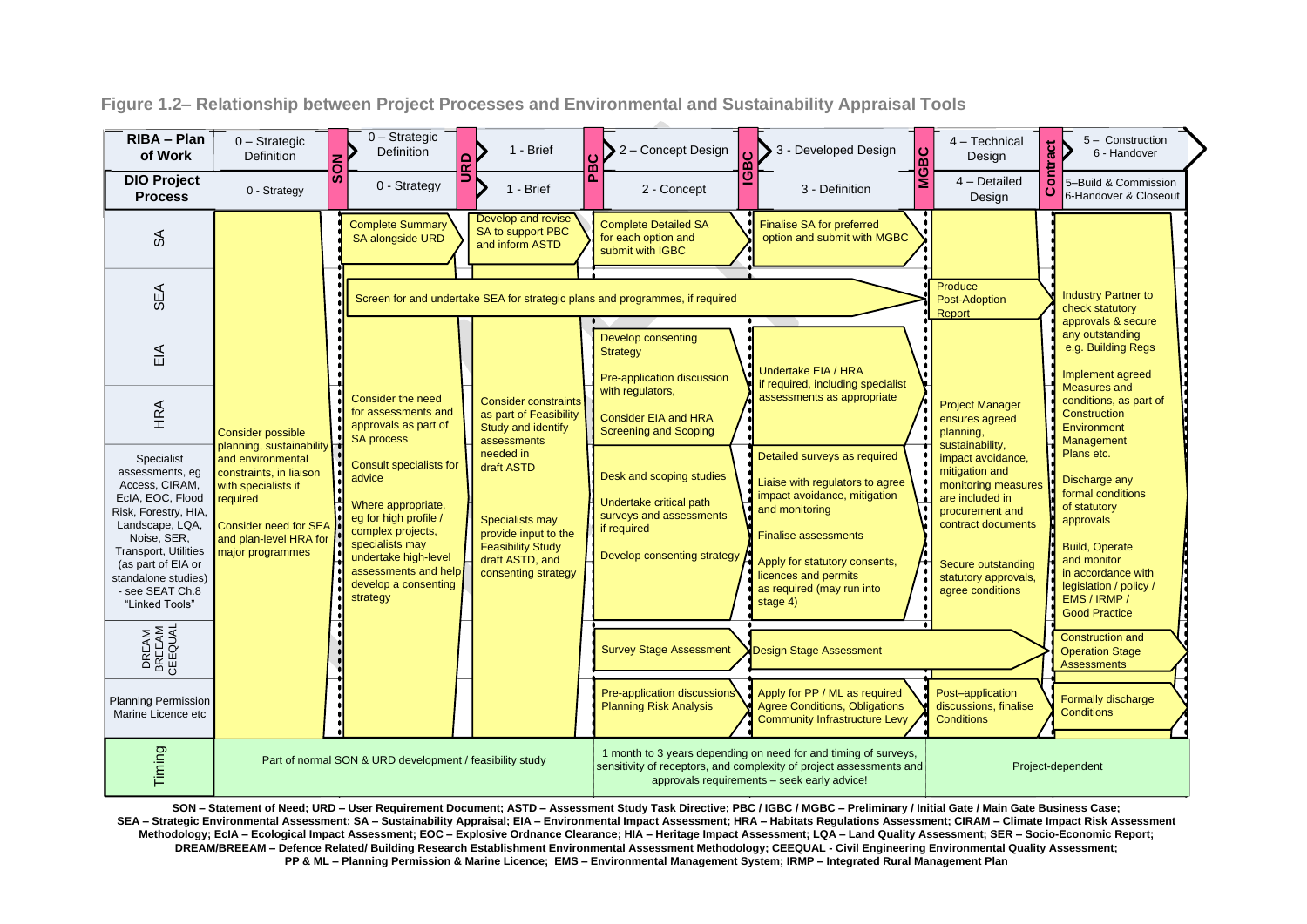## **Statutory and Policy mandates**

1.8 **Legal Requirements.** International Conventions and EU Directives establish obligations, which the UK (including that of Devolved Administrations) must transpose into legislation. MOD must comply with statutory requirements when developing and seeking formal approval of its plans, programmes and projects. As an example, the appraisal tools that are driven by statute are:

#### **Strategic Environmental Assessment**

European Directive [2001/42/EC](http://ec.europa.eu/environment/eia/sea-legalcontext.htm) on the assessment of the effects of certain plans and programmes on the environment

## **Environmental Impact Assessment**

European Directive [2011/92/EU](http://eur-lex.europa.eu/LexUriServ/LexUriServ.do?uri=OJ:L:2012:026:0001:0021:En:PDF) for the assessment of the environmental effects of public and private projects

## **Habitats Regulations Assessment**

European Directive [92/43/EEC](http://ec.europa.eu/environment/nature/legislation/habitatsdirective/index_en.htm) for the conservation of Natural Habitats and Wild Fauna and Flora and European Directive **79/409/EEC** on the Conservation of Wild Birds

## **Climate Impact Risk Assessment Methodology**

UK [Climate Change Act](http://www.legislation.gov.uk/ukpga/2008/27/contents) 2008 to undertake an assessment of current and future climate risks

- <span id="page-6-0"></span>1.9 **Evaluation of Requirements for Assessments, Consents and Licences.** A checklist to support the decision-making process is provided at Appendix 2A to Section 2 of the Handbook. This document will assist with establishing the statutory obligations that need to be addressed as the project or plan, programme or policy is developed, particularly where formal planning consent and consultation is required.
- 1.10 **Policy Requirement.** To accord with the mandate for mainstreaming sustainable practices into Defence business, all estate strategies, policies, decision-making processes and associated programmes, plans, projects (including estate rationalisation and disposal) and related activities shall be subject to relevant sustainability and environmental appraisal. The outcomes (risks and opportunities) shall be used to inform decisions to deliver a sustainable and resilient estate and support the delivery of Government requirements and targets. As a minimum a Sustainability Appraisal shall be undertaken at the earliest opportunity.<sup>1</sup>
- 1.11 **Defence Exemptions.** For those plans, programmes and projects serving national defence there are exemptions available within the SEA and EIA Directives. Specific criteria and authorisation have to be met for an exemption to apply. SEA and EIA should be considered early in the development of a proposal and internal MOD resource is available to assist. There is no defence exemption from the requirement for HRA.
- 1.12 The [Policy Statement](https://www.gov.uk/government/uploads/system/uploads/attachment_data/file/353935/201408_SofS_Policy_Statement_Fallon.pdf) by the Secretary of State for Defence specifies that "*where Defence has exemptions, derogations or dis-applications from Health Safety & Environmental Protection legislation, we maintain Departmental arrangements that produce outcomes that are, so far as reasonably practicable, at least as good as those required by UK legislation*".

<sup>1</sup> JSP 850 – [Infrastructure and Estate Policy](https://modgovuk.sharepoint.com/sites/defnet/HOCS/Pages/JSP850.aspx)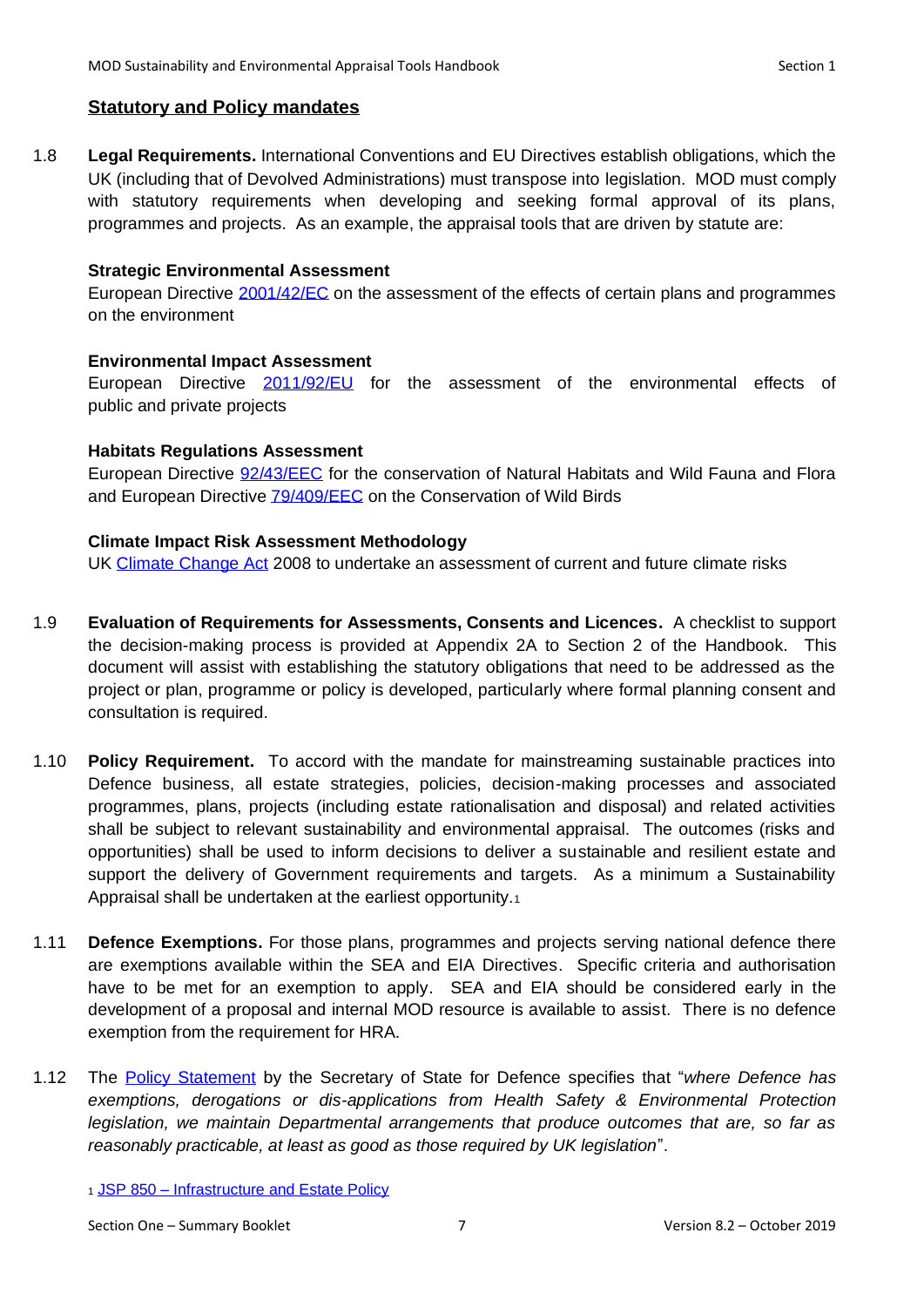1.13 In accordance, an equivalent non-statutory appraisal must be prepared that is, "*so far as reasonably practicable, at least as good as those required by UK legislation*". This will provide a sufficient level of environmental information to make the determination or support the approval without compromising the national defence interest, e.g. in the case of SEA, a Strategic Sustainability Appraisal may be required.

# <span id="page-7-0"></span>**When Appraisals should be Completed and by whom**

- 1.14 SA is not an isolated exercise, but should evolve and be revisited as a proposal is more defined. The Programme/Policy Lead or Requirement/Project Manager is responsible for understanding the requirement for undertaking and implementing additional assessment in support of the activity.
- 1.15 Undertaking the assessments is a collaborative exercise and depending on the assessment and the stage of development of the proposal may require input from the project team, delivery contractors, Estates Surveyors, environmental advisors, external bodies, appropriate Subject Matter Experts (SME).
- 1.16 Project teams are expected to complete the necessary appraisal work, with specialist input from [Defence Infrastructure Organisation](mailto:DIOSDEUS-SusDevSpt@mod.uk) (DIO) specialists to support complex assessments such as SEA, EIA and HRA. [FMC Infrastructure](mailto:FMC-Cap-InfraPolSustEste@mod.uk) can provide policy advice on the application of appraisal tools and the defence exemption process.

# <span id="page-7-1"></span>**Completion of the Appraisal**

- 1.17 Appraisal tools inform decision-making and support applications made to planning and approving authorities. The appraisal methods integrate sustainability throughout the development of the policy, plan, programme or project. Through effective evaluation of options, they can be used to influence project design, future management and development of sites and support cost benefit analysis.
- 1.18 Appraisal tools also identify where mitigation or compensation measures are required, commensurate with the adverse effects of the activity. This work must be programmed and resourced. It is essential that the Budget Manager is made aware of these requirements early on and be prepared for them to meet project costs and offset delays.
- 1.19 With project-level appraisals, a formal approach should be taken for capturing ongoing environmental risk management or monitoring work arising from mitigation or compensation measures. These measures can be incorporated subsequently to manage and offset environmental risks, e.g. into a Construction Environmental Management Plan for building projects or into an establishment's Environmental Management System, Integrated Rural Management Plan or Business Continuity Plan to support site planning.
- 1.20 Post-project evaluations and audits may also be required to assess where the appraisal has benefited or affected the course of the project, as well as identifying whether mitigation and compensation measures delivered the required outcomes.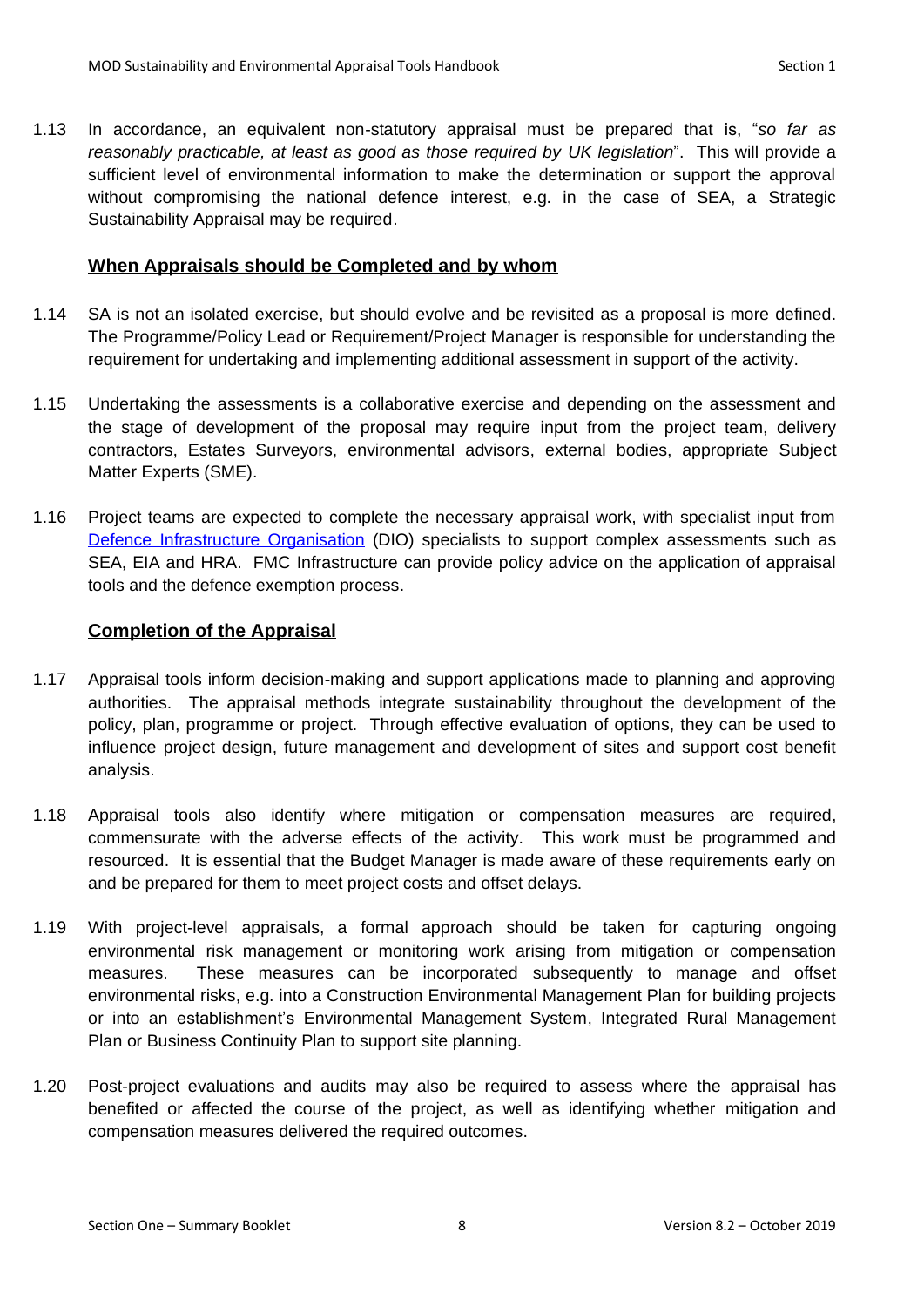<span id="page-8-0"></span>

| <b>Decision</b><br><b>Making</b> | <b>Procedure</b>                                                                                                                                                                                                                              | <b>Reference</b>                                        |  |  |
|----------------------------------|-----------------------------------------------------------------------------------------------------------------------------------------------------------------------------------------------------------------------------------------------|---------------------------------------------------------|--|--|
| What?                            | Sustainability Appraisal (SA) is a mandated policy commitment that is<br>designed to assess the potential environmental, social and economic<br>effects of a plan, programme or project against a series of key<br>sustainability objectives. | <b>SEAT</b><br><b>Handbook</b><br>Section 2.1.1         |  |  |
|                                  | The appraisal uses a matrix consisting of sixteen key themes which are<br>used to assess the potential impacts and suggest management<br>measures or additional actions in support of the activity.                                           |                                                         |  |  |
| When?                            | Sustainability Appraisal must be applied early in the process and evolve<br>with the life of the plan, programme or project.                                                                                                                  | <b>SEAT</b><br><b>Handbook</b>                          |  |  |
|                                  | The Appraisal should be used to identify legal obligations and statutory<br>assessments and influence decisions, evaluate management options<br>and implement sustainable solutions.                                                          | Section 2.1.7                                           |  |  |
| Who?                             | The Project team leader, lead decision-maker, requirements manager or<br>project manager responsible for each stage in the decision-making<br>process.                                                                                        | <b>SEAT</b><br><b>Handbook</b><br>Section 2.2.8         |  |  |
| How?                             | The Sustainability Appraisal process is detailed in Section 2 of the SEAT<br>Handbook. Further advice & guidance is available from DIOSDEUS-<br>SusDevSpt@mod.gov.uk                                                                          | <b>SEAT</b><br><b>Handbook</b><br><b>Section 2.2.12</b> |  |  |
| Links to<br>other                | SEA may be required, subject to screening, for certain plans and<br>programmes.                                                                                                                                                               |                                                         |  |  |
| <b>Tools</b>                     | EIA will be required, subject to EIA screening, for projects that are likely<br>to have significant effects on the environment.                                                                                                               |                                                         |  |  |
|                                  | <b>HRA</b> will be required if the project is likely to impact upon a European or<br>internationally designated site of ecological importance.                                                                                                |                                                         |  |  |
|                                  | <b>DREAM</b> will help integrate sustainability into the design and material<br>specification of construction and refurbishment projects.                                                                                                     |                                                         |  |  |
|                                  | CIRAM may be required for certain plans, programmes or projects.                                                                                                                                                                              |                                                         |  |  |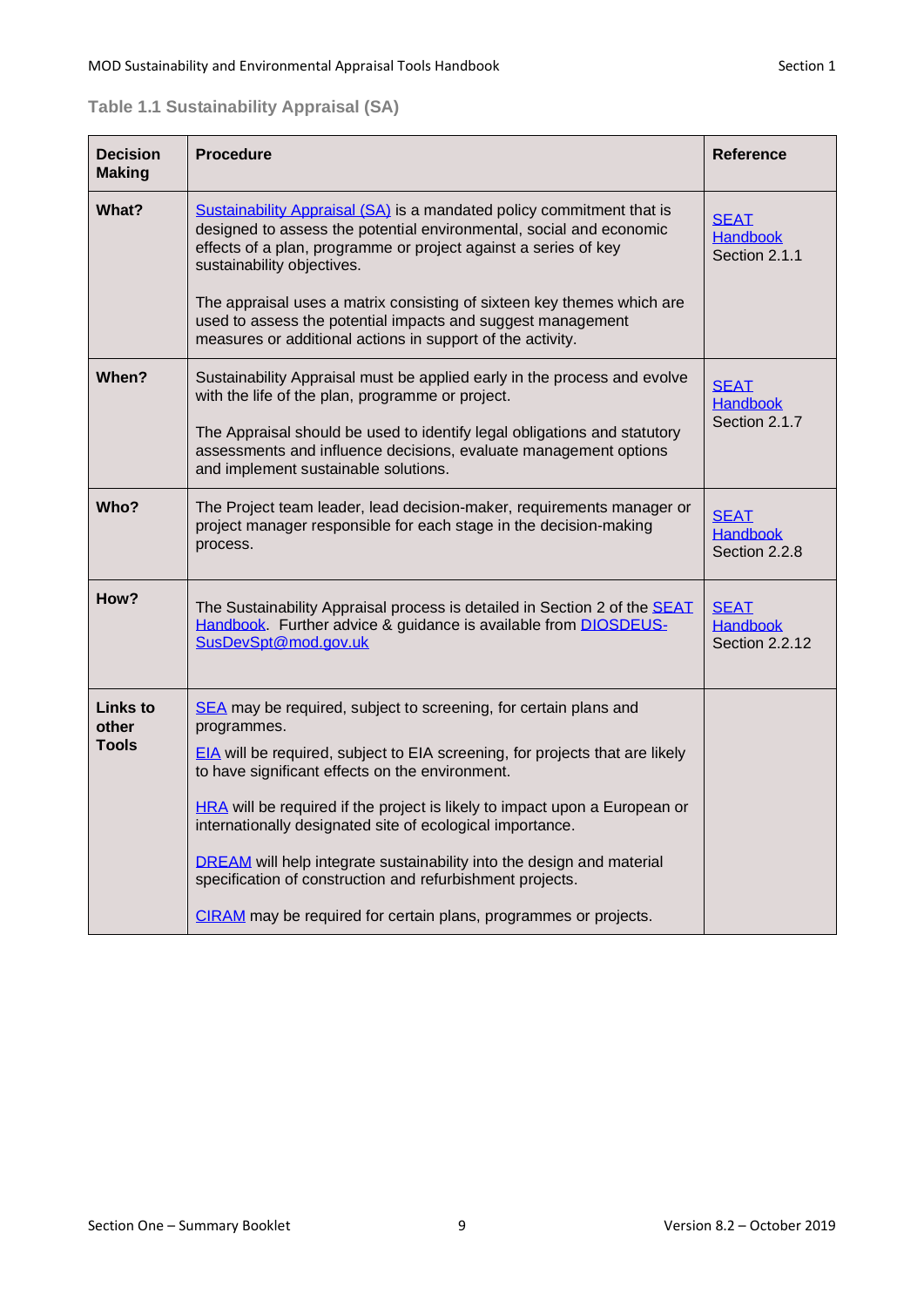<span id="page-9-0"></span>

|  |  | Table 1.2 Strategic Environmental Assessment (SEA) |  |  |
|--|--|----------------------------------------------------|--|--|
|--|--|----------------------------------------------------|--|--|

| <b>Decision</b><br><b>Making</b>  | <b>Procedure</b>                                                                                                                                                                                                                                                                                                                                                                                                                                                                                                                                                | <b>Reference</b>                                |
|-----------------------------------|-----------------------------------------------------------------------------------------------------------------------------------------------------------------------------------------------------------------------------------------------------------------------------------------------------------------------------------------------------------------------------------------------------------------------------------------------------------------------------------------------------------------------------------------------------------------|-------------------------------------------------|
| What?                             | Strategic Environmental Assessment (SEA) is a multi-staged process<br>that considers and manages the likely significant effects of a plan or<br>programme on the environment.<br>SEA is a statutory requirement for certain plans and programmes. It<br>provides the opportunity to identify and mitigate any potential significant<br>adverse effects that the plan or programme might have. It also provides<br>the opportunity for reasonable alternatives that contribute to improving<br>environmental, social and economic conditions to be investigated. | <b>SEAT</b><br><b>Handbook</b><br>Section 3.1.1 |
| When?                             | SEA is a statutory requirement for certain plans and programmes which<br>arises from European Directive 2001/42/EC (the SEA Directive) (as<br>amended) and enacted by national legislation.<br>SEA is only required for plans and programmes which are likely to have<br>significant effects on the environment. This will be determined through<br>SEA screening.<br>The requirement for SEA should be considered as early as possible in<br>the plan or programme process.                                                                                    | <b>SEAT</b><br><b>Handbook</b><br>Section 3.3.1 |
| Who?                              | The Senior Responsible Officer in charge of strategic planning and<br>programme work has responsibility for ensuring that SEA is properly<br>considered and undertaken for qualifying activities.<br>SEA must be undertaken by suitably qualified and experienced experts.                                                                                                                                                                                                                                                                                      | <b>SEAT</b><br><b>Handbook</b><br>Section 3.4.1 |
| How?                              | The SEA process is detailed in Section 3 of the <b>SEAT Handbook</b> .<br>Further advice & guidance is available from DIOTS-<br>ENVPTEAMWDC@mod.gov.uk                                                                                                                                                                                                                                                                                                                                                                                                          | <b>SEAT</b><br><b>Handbook</b><br>Section 3.4.1 |
| Links to<br>other<br><b>Tools</b> | SA provides a description of the environmental issues that indicate likely<br>effects.<br>The SEA should be informed by an HRA and can provide an evidence<br>base for subsequent assessments such as EIA.                                                                                                                                                                                                                                                                                                                                                      |                                                 |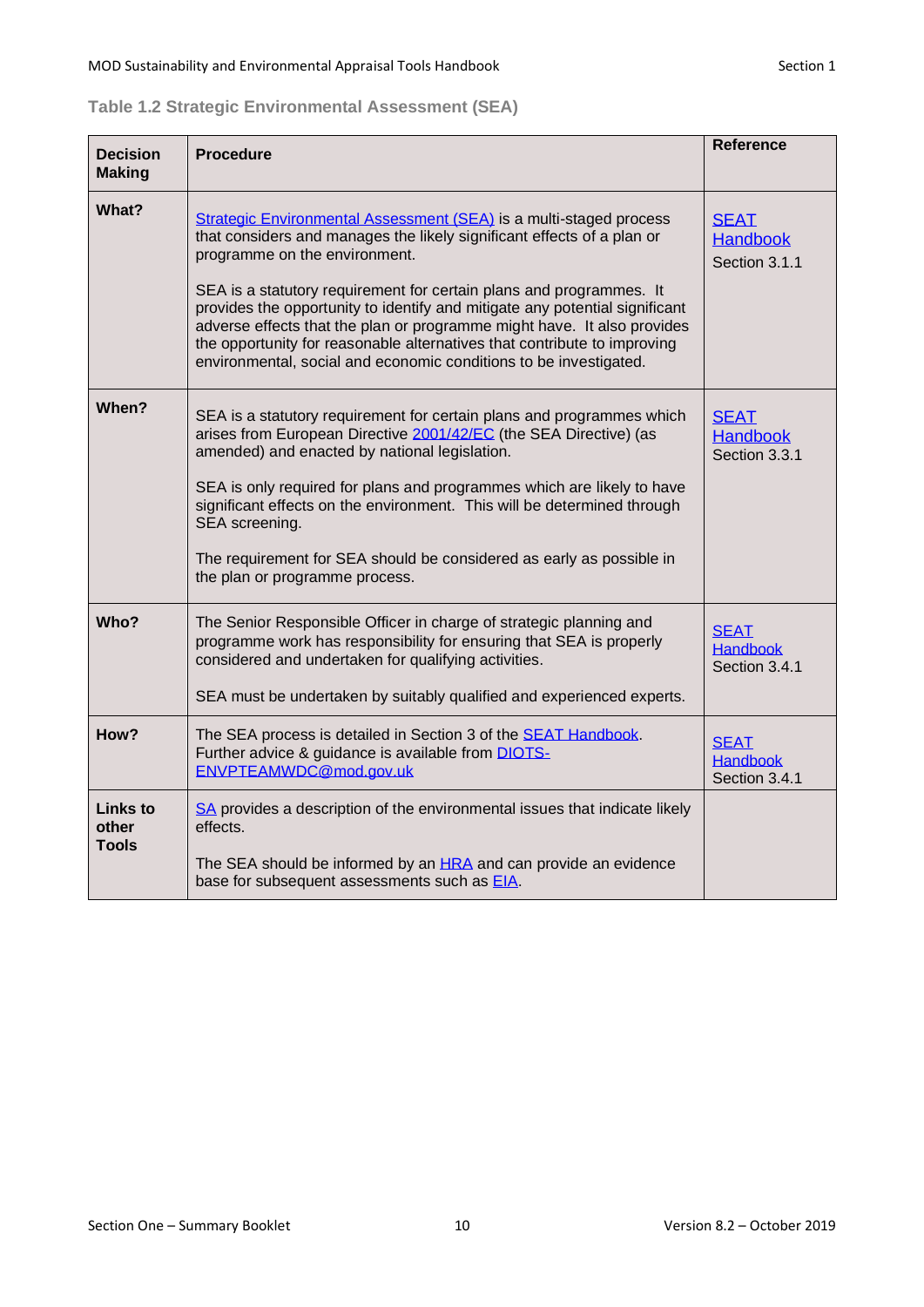<span id="page-10-0"></span>

| <b>Decision</b><br><b>Making</b>      | <b>Procedure</b>                                                                                                                                                                                                                                                                                                                                                                                                                                                                                                                                                                                                                                                                                                                                          | <b>Reference</b>                                |
|---------------------------------------|-----------------------------------------------------------------------------------------------------------------------------------------------------------------------------------------------------------------------------------------------------------------------------------------------------------------------------------------------------------------------------------------------------------------------------------------------------------------------------------------------------------------------------------------------------------------------------------------------------------------------------------------------------------------------------------------------------------------------------------------------------------|-------------------------------------------------|
| What?                                 | Environmental Impact Assessment (EIA) is a multi-staged process to<br>consider and manage the likely significant environmental effects of a<br>proposed project. EIA should be iterative, undertaken in parallel with<br>project processes and allow the consideration and incorporation of<br>environmental effects and mitigation.<br>EIA is a statutory requirement for certain projects, and it is essential to<br>provide sufficient environmental information in order for consenting<br>authorities, e.g. Local Planning Authorities, Marine Management<br>Organisation etc. to grant development consents and licences.                                                                                                                           | <b>SEAT</b><br><b>Handbook</b><br>Section 4.1.1 |
| When?                                 | The requirement for EIA in Europe arises from European Directive<br>2011/92/EU as amended (the EIA Directive). Nationally, it is enacted<br>through multiple EIA legislation specific to certain types of projects<br>which are likely to have significant effects on the environment.<br>EIA has been widely adopted in various forms worldwide and should<br>be a consideration in whichever country a project is proposed to<br>ensure compliance with the host nation laws and MOD policy.<br>EIA is only required for projects which are likely to have significant<br>effects on the environment. This will be determined through EIA<br>screening.<br>The requirement for EIA should be considered as early as possible in<br>the project process. | <b>SEAT</b><br><b>Handbook</b><br>Section 4.3.1 |
| Who?                                  | The developer of an EIA project is responsible for EIA as part of the<br>consenting process. The Requirements Manager or Project Manager<br>will generally be responsible for procurement of EIA through external<br>consultants or through DIO/MOD SMEs.<br>EIA must be undertaken by suitably qualified and experienced experts.                                                                                                                                                                                                                                                                                                                                                                                                                        | <b>SEAT</b><br><b>Handbook</b><br>Section 4.4.1 |
| How?                                  | The EIA process is detailed in Section 4 of the <b>SEAT Handbook</b> .<br>Further advice & guidance is available from DIOTS-<br>ENVPTEAMWDC@mod.gov.uk                                                                                                                                                                                                                                                                                                                                                                                                                                                                                                                                                                                                    | <b>SEAT</b><br><b>Handbook</b><br>Section 4.4.1 |
| <b>Links to</b><br><b>Other Tools</b> | SA provides a description of the environmental issues that indicate<br>likely effects of the project and can inform the EIA.<br>SEA or Strategic Sustainability Appraisal can provide baseline data for<br>EIA if the project is part of a Plan or Programme.                                                                                                                                                                                                                                                                                                                                                                                                                                                                                             |                                                 |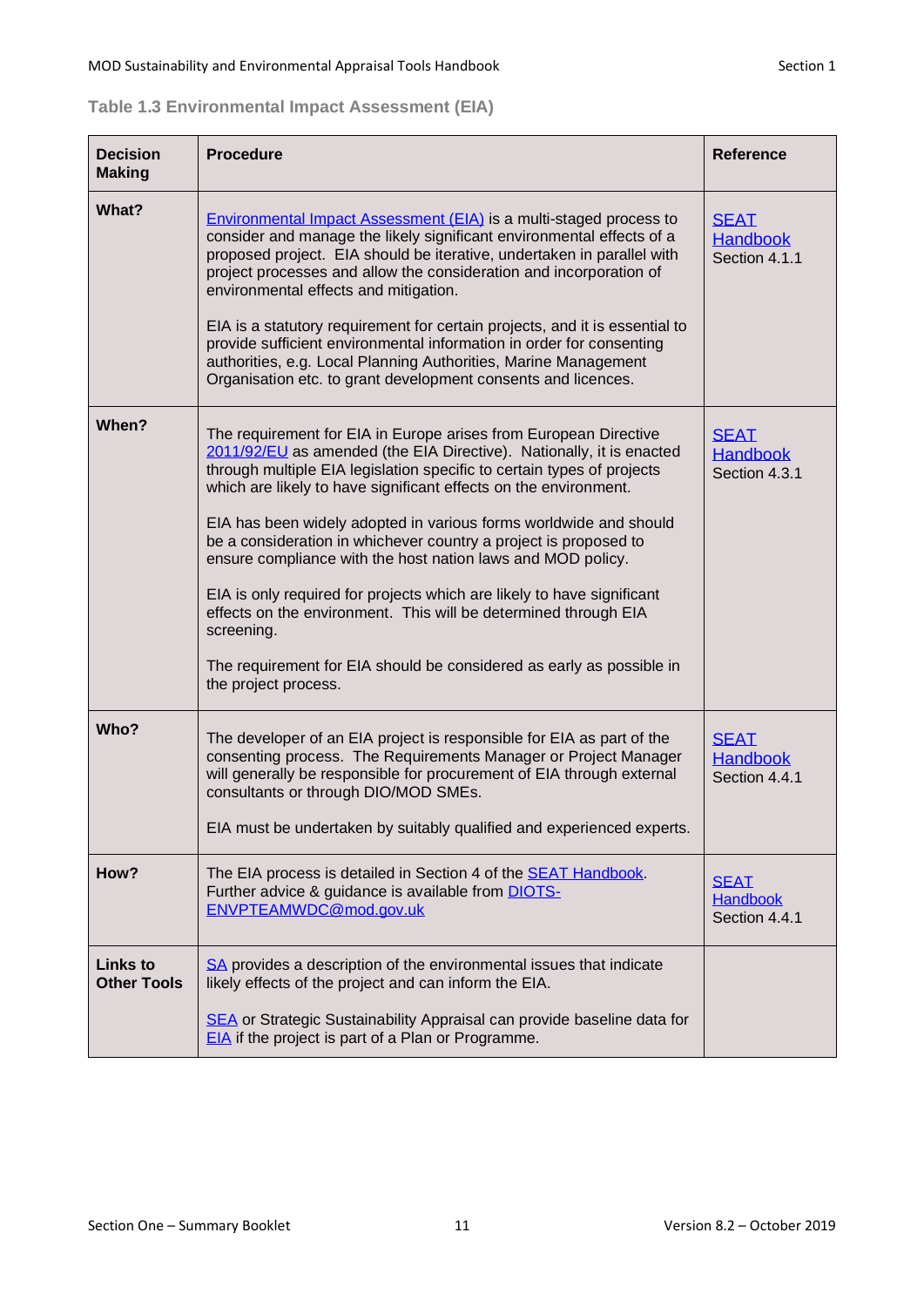<span id="page-11-0"></span>

| <b>Decision</b><br><b>Making</b> | <b>Procedure</b>                                                                                                                                                                                                                                                                                                                                                      | <b>Reference</b>                                 |
|----------------------------------|-----------------------------------------------------------------------------------------------------------------------------------------------------------------------------------------------------------------------------------------------------------------------------------------------------------------------------------------------------------------------|--------------------------------------------------|
| What?                            | Habitats Regulations Assessment (HRA) is required for any plan or<br>project that could have significant effect on a European or<br>internationally important site for nature conservation, e.g.<br><b>Special Protection Areas (SPAs)</b><br>Special Areas of Conservation (SACs)<br>$\bullet$<br>Wetlands of International Importance (Ramsar Sites) -<br>$\bullet$ | <b>SEAT</b><br><b>Handbook</b><br>Section 5.1.1  |
|                                  | This may include estate development or rationalisation, changes to or<br>intensification of training patterns, type of vehicles being used and<br>changes to land management regimes.                                                                                                                                                                                 |                                                  |
|                                  | Failure to comply with the procedures for assessing plans and projects<br>under the Habitats Regulations can result in delay, refusal of<br>permissions, or Judicial Review, and if damage results, a potentially<br>unlimited fine.                                                                                                                                  |                                                  |
| When?                            | HRA screening may be triggered by an SA.                                                                                                                                                                                                                                                                                                                              | <b>SEAT</b>                                      |
|                                  | For projects, HRA should be screened and, if required, initiated during<br>Assessment Studies. HRA must be completed before Main Gate and<br>before any applications for statutory approvals, e.g. planning<br>permission.                                                                                                                                            | <b>Handbook</b><br>Section 5.1.10                |
|                                  | For proposed changes to training and land management, HRA must be<br>completed before the change is approved.                                                                                                                                                                                                                                                         |                                                  |
|                                  | If no species and habitat surveys are required HRA may be completed<br>at short notice for Urgent Operational Requirements, and within one<br>month for other requirements. If surveys are required, and/or the<br>assessment is complex or controversial, then HRA may take 1 month<br>to 3 years.                                                                   |                                                  |
| Who?                             | The Requirements and/or Project Manager is accountable for<br>identifying the possible requirement for HRA and Statutory<br>Permissions.                                                                                                                                                                                                                              | <u>SEAT</u><br><b>Handbook</b><br>Section 5.1.16 |
|                                  | Where required, MOD's registered Competent Individuals must be<br>contacted and are accountable for undertaking or guiding, reviewing<br>and approving the HRA process. Industry Partners may be<br>responsible for providing external assistance. Regulators may be<br>consulted or Informed.                                                                        |                                                  |
| How?                             | The HRA process is detailed in the Section 5 of the SEAT Handbook.<br>Further advice and guidance is available from DIO-<br>EcologyTeam@mod.uk                                                                                                                                                                                                                        | <b>SEAT</b><br><b>Handbook</b><br>Section 5.2.1  |
| Links to<br><b>Other Tools</b>   | The need for HRA is identified by <b>SA</b> .<br>HRA can run concurrently with all other environmental assessments<br>and may be required to support any application for statutory<br>permissions.                                                                                                                                                                    |                                                  |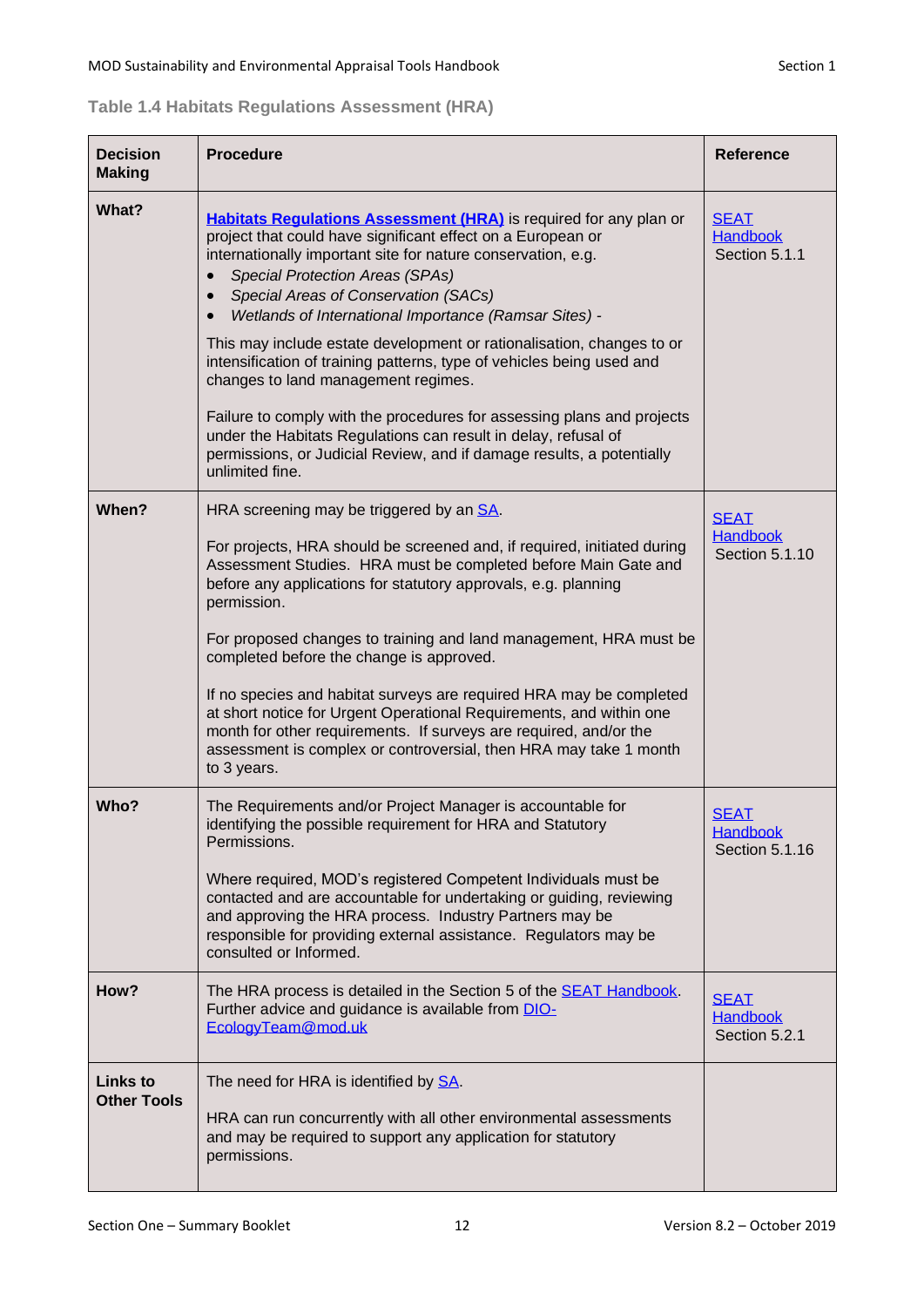| <b>Decision</b><br><b>Making</b>      | <b>Procedure</b>                                                                                                                                                                                                                                                                                                                          | <b>Reference</b>                                 |
|---------------------------------------|-------------------------------------------------------------------------------------------------------------------------------------------------------------------------------------------------------------------------------------------------------------------------------------------------------------------------------------------|--------------------------------------------------|
| What?                                 | Defence Related Environmental Assessment Methodology<br>(DREAM) is an environmental performance assessment tool that<br>enables the MOD to deal positively with environmental issues<br>associated with the built environment.                                                                                                            | <b>SEAT</b><br><b>Handbook</b><br>Section 6.1.1  |
|                                       | It is designed to raise awareness of sustainability (e.g. energy<br>consumption, carbon emissions, ecology etc) and prompt the<br>consideration of these factors throughout the life of a project.                                                                                                                                        |                                                  |
| When?                                 | It is mandatory for the MOD to complete an appropriate environmental<br>assessment such as DREAM, or an equivalent, on all construction<br>projects.                                                                                                                                                                                      | <b>SEAT</b><br><b>Handbook</b><br>Section 6.1.10 |
|                                       | DREAM has been designed to be used for the assessment of new<br>build, major refurbishment and minor new works projects. Project<br>teams should remain pragmatic when considering whether it should be<br>used and each activity should be judged independently. Specific<br>trigger criteria can be found in Chapter 6 of the Handbook. |                                                  |
|                                       | DREAM is defined by four key assessment stages:                                                                                                                                                                                                                                                                                           |                                                  |
|                                       | <b>Survey</b><br>$\bullet$<br><b>Design</b><br>$\bullet$<br><b>Construction</b><br><b>Operation</b>                                                                                                                                                                                                                                       |                                                  |
|                                       | A DREAM assessment should take no longer than five days, however,<br>may vary depending on the complexity of the project.                                                                                                                                                                                                                 |                                                  |
| Who?                                  | Requirement/Project Managers are responsible for assessing whether<br>a DREAM assessment is required. Specific trigger criteria can be<br>found in Chapter 6 of the Handbook.                                                                                                                                                             | <b>SEAT</b><br><b>Handbook</b><br>Section 6.1.16 |
| How?                                  | The DREAM process is detailed in Section 6 of the <b>SEAT Handbook</b> .<br>Further advice and guidance is available from DIO-<br>DREAM@mod.gov.uk                                                                                                                                                                                        | <b>SEAT</b><br>Handbook<br>Section 6.1.16        |
| <b>Links to</b><br><b>Other Tools</b> | A DREAM assessment may be triggered by a SA.                                                                                                                                                                                                                                                                                              |                                                  |
|                                       | Other environmental assessments may be required as part of the<br>DREAM process.                                                                                                                                                                                                                                                          |                                                  |

# <span id="page-12-0"></span>**Table 1.5 Defence Related Environmental Assessment Methodology (DREAM)**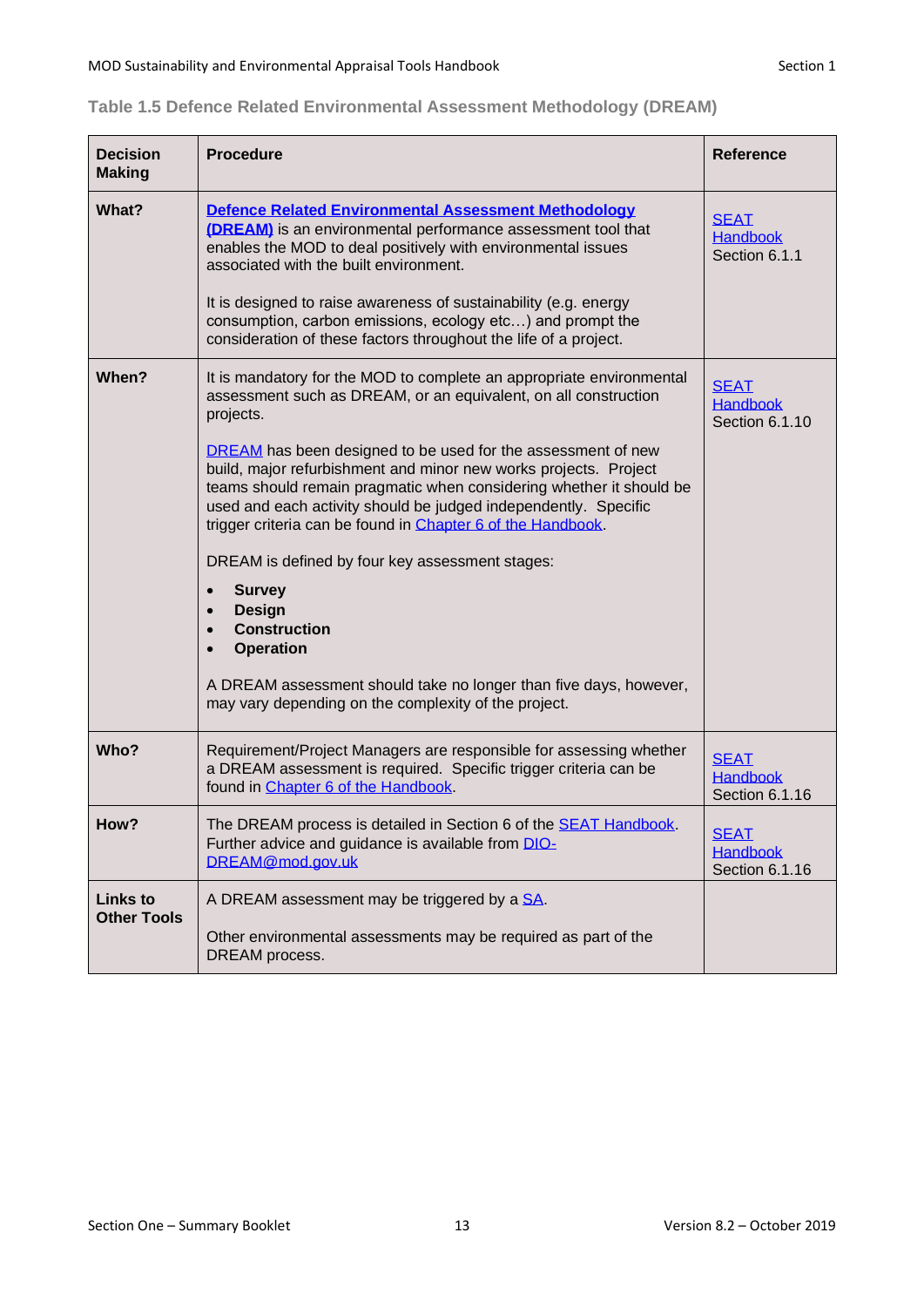<span id="page-13-0"></span>

| Table 1.6 Climate Impact Risk Assessment Methodology (CIRAM) |  |  |  |
|--------------------------------------------------------------|--|--|--|
|--------------------------------------------------------------|--|--|--|

| <b>Decision</b><br><b>Making</b>      | <b>Procedure</b>                                                                                                                                                                                                                                                                                                                                                                                                                                                                                                                                                                                                                                                                                                                                | <b>Reference</b>                                |
|---------------------------------------|-------------------------------------------------------------------------------------------------------------------------------------------------------------------------------------------------------------------------------------------------------------------------------------------------------------------------------------------------------------------------------------------------------------------------------------------------------------------------------------------------------------------------------------------------------------------------------------------------------------------------------------------------------------------------------------------------------------------------------------------------|-------------------------------------------------|
| What?                                 | <b>Climate Impact Risk Assessment Methodology (CIRAM)</b> is a site-<br>based assessment designed to identify the risks to defence outputs<br>from current and future climate or extreme weather events. It also<br>helps identify the actions required to maintain and optimise operational<br>capability and increase resilience.                                                                                                                                                                                                                                                                                                                                                                                                             | <b>SEAT</b><br><b>Handbook</b><br>Section 7.1.1 |
| When?                                 | MOD is committed to ensuring plans, programmes and projects are<br>resilient to current and future climates. CIRAM may be triggered if the<br>$P/P/P$ :<br>Provides or supports critical national infrastructure;<br>$\bullet$<br>Has elements affected by the weather;<br>$\bullet$<br>Involves significant investment;<br>$\bullet$<br>Involves decisions with significant irreversible impacts;<br>$\bullet$<br>Has significant interdependencies with other government activities<br>$\bullet$<br>or the wider economy; or<br>Addresses contingency planning or business continuity needs.<br>The workshop and completion of the risk register takes approximately<br>3 to 4 hours plus any associated actions that stem from the register. | <b>SEAT</b><br><b>Handbook</b><br>Section 7.3.1 |
| Who?                                  | For critical and priority sites each TLB has a nominated Climate<br>Resilience Focal Point that is responsible for ensuring Head of<br>Establishment undertakes a CIRAM assessment on their site.<br>For P/P/Ps, accountability lies with the Requirements / Project<br>Manager for ensuring that CIRAM is properly considered.                                                                                                                                                                                                                                                                                                                                                                                                                 | <b>SEAT</b><br><b>Handbook</b><br>Section 7.4.1 |
| How?                                  | The CIRAM process is detailed in Section 7 of the <b>SEAT Handbook</b> .<br>Further advice & guidance is available from <b>DIOSDEUS-</b><br>SusDevSpt@mod.gov.uk                                                                                                                                                                                                                                                                                                                                                                                                                                                                                                                                                                                | <b>SEAT</b><br><b>Handbook</b><br>Section 7.4.1 |
| <b>Links</b> to<br><b>Other Tools</b> | CIRAM may be triggered by SA, EIA and SEA.<br>CIRAM may help with the completion of a DREAM assessment.                                                                                                                                                                                                                                                                                                                                                                                                                                                                                                                                                                                                                                         |                                                 |